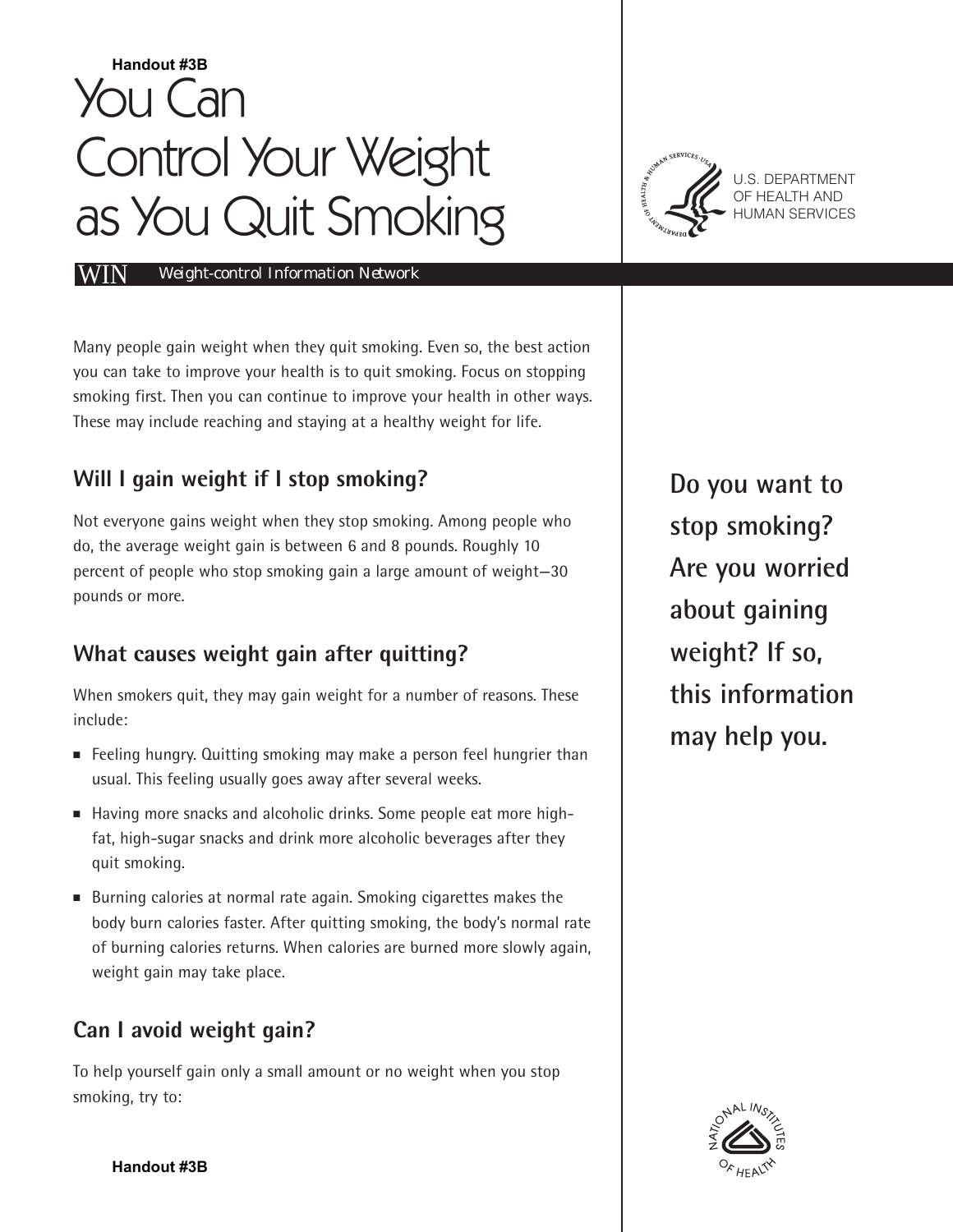#### **Handout #3B**

**Accept yourself**

**Get regular moderate-intensity physical activity**

**Limit snacking and alcohol**

**Consider using medication to help you quit.**

## **Accept yourself**

Do not worry about gaining a few pounds. Instead, feel proud that you are helping your health by quitting smoking. Stopping smoking may make you feel better about yourself in many ways.

#### **Stopping smoking may help you have:**

- more energy
- whiter teeth
- fresher breath and fresher smelling clothes and hair
- fewer wrinkles and healthier-looking skin
- a clearer voice.

# **Get regular moderate-intensity physical activity**

Regular physical activity may help you avoid large weight gains when you quit smoking. It may help you look and feel good, and fit into your clothes better. You will likely find that you can breathe easier during physical activity after you quit smoking.

Try to get 30 minutes or more of moderate-intensity physical activity on most days of the week, preferably every day. The ideas below may help you to be active every day.

#### **Ideas for being active every day**

- Take a walk after dinner.
- Sign-up for a class such as dance or yoga. Ask a friend to join you.
- Get off the bus one stop early if you are in an area safe for walking.
- Park the car farther away from entrances to stores, movie theatres, or your home.
- Take the stairs instead of the elevator. Make sure the stairs are well lit.

## **Limit snacking and alcohol**

Having more high-fat, high-sugar snacks and alcoholic drinks may lead to large weight gains when you quit smoking. The ideas below may help you make healthy eating and drinking choices as you quit smoking.

### **Healthy eating and drinking choices as you quit smoking**

- Do not go too long without eating. Being very hungry can lead to less healthy food choices.
- Eat enough at meal times to satisfy you.
- Choose healthy snacks, such as fresh fruit or canned fruit packed in juice (not syrup), air-popped popcorn, or fat-free yogurt, when you are hungry between meals.
- Do not deny yourself an occasional "treat." If you crave ice cream, enjoy a small cone.
- Choose an herbal tea, hot cocoa made with nonfat milk, or sparkling water instead of an alcoholic beverage.

# **Consider using medication to help you quit**

Talk to your health care provider about medications that may help you quit smoking. Some people gain less weight when they use a medication to help them stop smoking.

**Handout #3B**